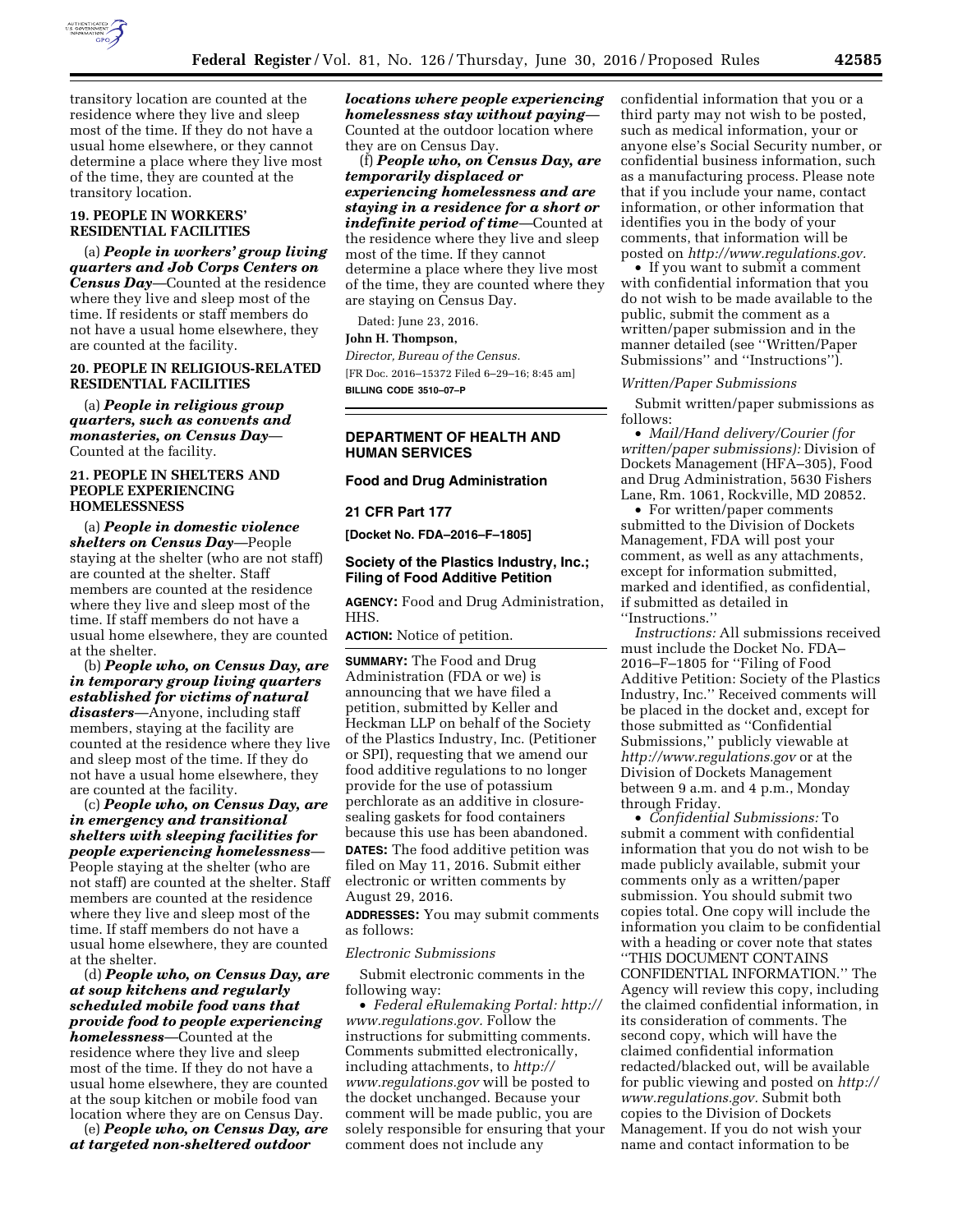made publicly available, you can provide this information on the cover sheet and not in the body of your comments and you must identify this information as ''confidential.'' Any information marked as ''confidential'' will not be disclosed except in accordance with 21 CFR 10.20 and other applicable disclosure law. For more information about FDA's posting of comments to public dockets, see 80 FR 56469, September 18, 2015, or access the information at: *[http://www.fda.gov/](http://www.fda.gov/regulatoryinformation/dockets/default.htm)  [regulatoryinformation/dockets/](http://www.fda.gov/regulatoryinformation/dockets/default.htm) [default.htm.](http://www.fda.gov/regulatoryinformation/dockets/default.htm)* 

*Docket:* For access to the docket to read background documents or the electronic and written/paper comments received, go to *[http://](http://www.regulations.gov) [www.regulations.gov](http://www.regulations.gov)* and insert the docket number, found in brackets in the heading of this document, into the ''Search'' box and follow the prompts and/or go to the Division of Dockets Management, 5630 Fishers Lane, Rm. 1061, Rockville, MD 20852.

**FOR FURTHER INFORMATION CONTACT:**  Thomas C. Zebovitz, Center for Food Safety and Applied Nutrition (HFS– 275), Food and Drug Administration, 5100 Paint Branch Pkwy., College Park, MD 20740–3835, 240–402–1244.

# **SUPPLEMENTARY INFORMATION:**

#### **I. Background**

Under section 409(b)(5) of the Federal Food, Drug, and Cosmetic Act (the FD&C Act) (21 U.S.C. 348(b)(5)), we are giving notice that we have filed a food additive petition (FAP 6B4816) submitted on behalf of the Society of the Plastics Industry, Inc. (Petitioner or SPI) by Keller and Heckman LLP, 1001 G Street NW., Suite 500 West, Washington, DC 20001. The petition proposes that we amend 21 CFR 177.1210 to no longer provide for the use of potassium perchlorate as an additive in closure-sealing gaskets for food containers because the use has been intentionally and permanently abandoned.

#### **II. Abandonment**

Under section 409(i) of the FD&C Act, we ''shall by regulation prescribe the procedure by which regulations under the foregoing provisions of this section may be amended or repealed, and such procedure shall conform to the procedure provided in this section for the promulgation of such regulations.'' Our regulations specific to administrative actions for food additives provide that the Commissioner, on his own initiative or on the petition of any interested person, under 21 CFR part 10, may propose the issuance of a

regulation amending or repealing a regulation pertaining to a food additive or granting or repealing an exception for such additive (21 CFR 171.130(a)). These regulations further provide that any such petition shall include an assertion of facts, supported by data, showing that new information exists with respect to the food additive or that new uses have been developed or old uses abandoned, that new data are available as to toxicity of the chemical, or that experience with the existing regulation or exemption may justify its amendment or repeal. New data must be furnished in the form specified in 21 CFR 171.1 and 171.100 for submitting petitions (21 CFR 171.130(b)). Under these regulations, a petitioner may propose that we amend a food additive regulation if the petitioner can demonstrate that there are ''old uses abandoned'' for the relevant food additive. Such abandonment must be complete for any intended uses in the U.S. market. While section 409 of the FD&C Act and § 171.130 also provide for amending or revoking a food additive regulation based on safety, an amendment or revocation based on abandonment is not based on safety, but is based on the fact that regulatory authorization is no longer necessary because the use of the food additive has been abandoned.

Abandonment may be based on the abandonment of certain authorized food additive uses for a substance (*e.g.,* if a substance is no longer used in certain product categories), or on the abandonment of all authorized food additive uses of a substance (*e.g.,* if a substance is no longer being manufactured). If a petition seeks an amendment to a food additive regulation based on the abandonment of certain uses of the food additive, such uses must be adequately defined so that both the scope of the abandonment and any amendment to the food additive regulation are clear.

The SPI petition includes the following information to support the claim that the use of potassium perchlorate as an additive in closuresealing gaskets for food containers has been abandoned in the U.S. market. The petition states that three of the four companies that filed the food additive petitions that resulted in the listing for potassium perchlorate in 21 CFR 177.1210 are still operating, and that the fourth company is no longer in business. The Petitioner polled the three companies about their use of potassium perchlorate in closure-sealing gaskets for food containers asking them to verify that they do not: (1) Currently manufacture potassium perchlorate for

use as a component of closures with sealing gaskets for food containers in the United States; (2) currently import potassium perchlorate for use as a component of closures with sealing gaskets for food containers in the United States; (3) intend to manufacture or import potassium perchlorate for use as a component of closures with sealing gaskets for food containers in the United States in the future; or (4) currently maintain any inventory of potassium perchlorate for sale or distribution into commerce that is intended to be marketed for use as a component of closures with sealing gaskets for food containers in the United States. The petition includes signed letters from the three companies confirming agreement to these four points.

The petition also includes a signed letter from American Pacific Corporation, Western Electrochemical Company (AMPAC), which the Petitioner states is the sole domestic manufacturer of potassium perchlorate in the United States. The letter states that AMPAC does not manufacture, import, or maintain any inventory of potassium perchlorate for sale or distribution into commerce into the food-contact market for use in closuresealing gaskets for food containers in the United States.

The petition also asserts that SPI surveyed the member companies that make up SPI's Food, Drug, and Cosmetic Packaging Materials Committee (FDCPMC). According to the petition, no FDCPMC member company responded that it had any knowledge or reason to believe that potassium perchlorate was being manufactured, used, distributed, or imported into the United States for use in the manufacture of closures with sealing gaskets for foodcontact applications. The petition also states that SPI has been unable to identify any company with records indicating that potassium perchlorate was actually used as a component of closure-sealing gaskets for food containers.

A supplement to the petition, dated May 16, 2016, asserts that SPI contacted all known U.S.-based manufacturers of gaskets for food-contact applications, which the Petitioner asserts constitute the substantial majority, if not all of such manufacturers. The supplement asserts that each company indicated to SPI that it does not continue to use potassium perchlorate in the manufacture of gaskets for food-contact materials.

We expressly request comments on the Petitioner's request to amend 21 CFR 177.1210 of the food additive regulations to no longer permit the use